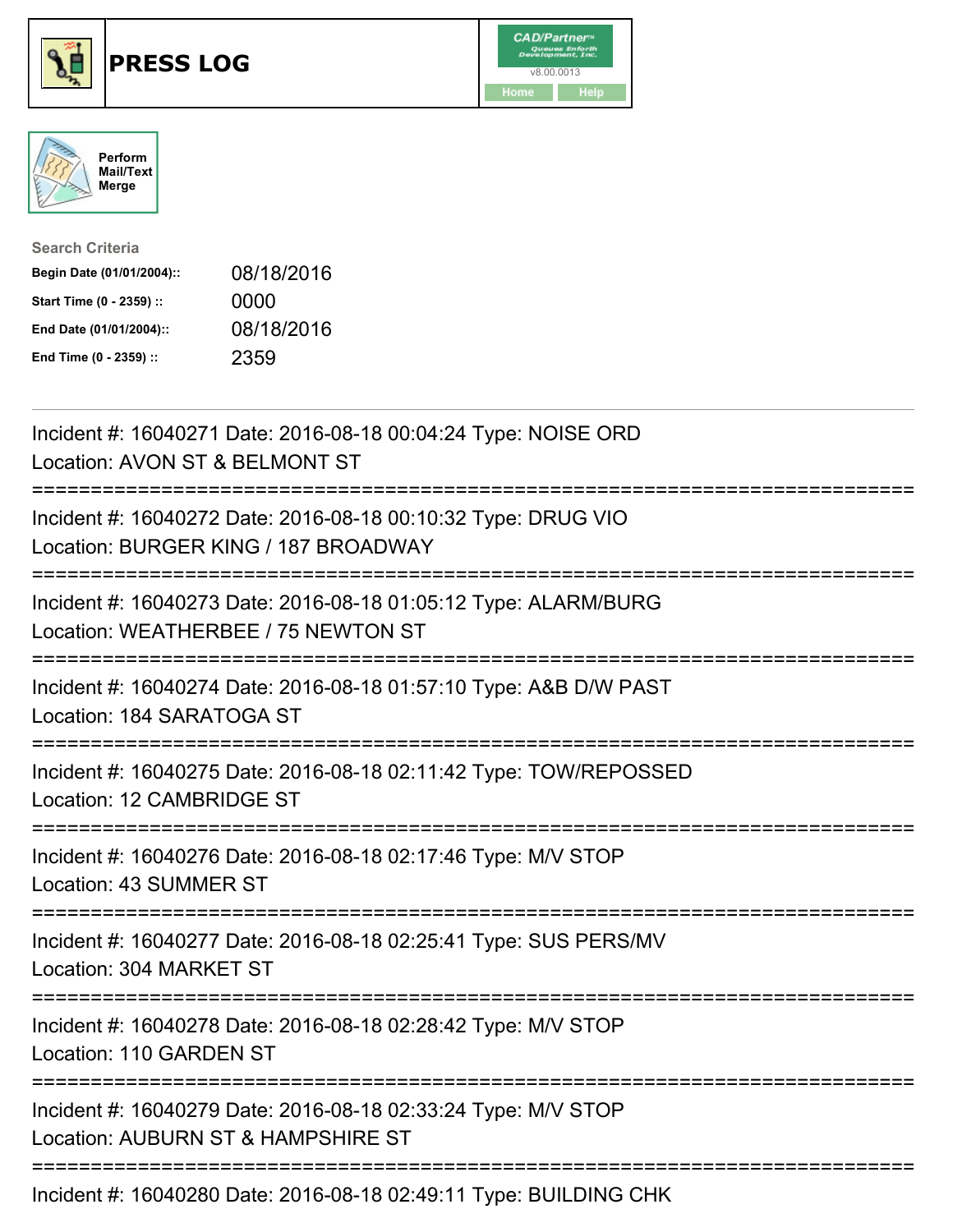| Location: ESSEX ST & LAWRENCE ST<br>----------------------------                                               |
|----------------------------------------------------------------------------------------------------------------|
| Incident #: 16040281 Date: 2016-08-18 03:05:30 Type: NOISE ORD<br>Location: 8 ALDEN CT                         |
| Incident #: 16040282 Date: 2016-08-18 03:16:46 Type: SUS PERS/MV<br>Location: 105 OLIVE AV                     |
| Incident #: 16040283 Date: 2016-08-18 03:23:21 Type: SUS PERS/MV<br>Location: 26 ALLSTON ST                    |
| Incident #: 16040284 Date: 2016-08-18 03:30:27 Type: ALARMS<br>Location: 145 LAWRENCE ST                       |
| Incident #: 16040285 Date: 2016-08-18 03:37:13 Type: DISTURBANCE<br>Location: 92 PARK ST FL 3                  |
| Incident #: 16040286 Date: 2016-08-18 04:00:58 Type: BUILDING CHK<br>Location: TEDESCI / S UNION               |
| Incident #: 16040287 Date: 2016-08-18 04:02:52 Type: EXTRA SURVEIL<br>Location: MELROSE & THORNTON ST          |
| Incident #: 16040288 Date: 2016-08-18 04:04:45 Type: M/V STOP<br>Location: 660 ESSEX ST                        |
| Incident #: 16040289 Date: 2016-08-18 04:09:18 Type: BUILDING CHK<br>Location: FIRESTONE TIRES / 60 ESSEX ST   |
| Incident #: 16040290 Date: 2016-08-18 05:04:22 Type: SUS PERS/MV<br>Location: 184 SARATOGA ST                  |
| Incident #: 16040291 Date: 2016-08-18 05:26:27 Type: ALARMS<br>Location: 60 ALLEN ST                           |
| Incident #: 16040292 Date: 2016-08-18 05:52:57 Type: B&E/MV/PAST<br>Location: 66 CENTER ST                     |
| Incident #: 16040293 Date: 2016-08-18 06:32:25 Type: ALARM/BURG<br>Location: HEAD START GLCAC / 246 ANDOVER ST |
| Incident #: 16040294 Date: 2016-08-18 07:02:30 Type: PARK & WALK                                               |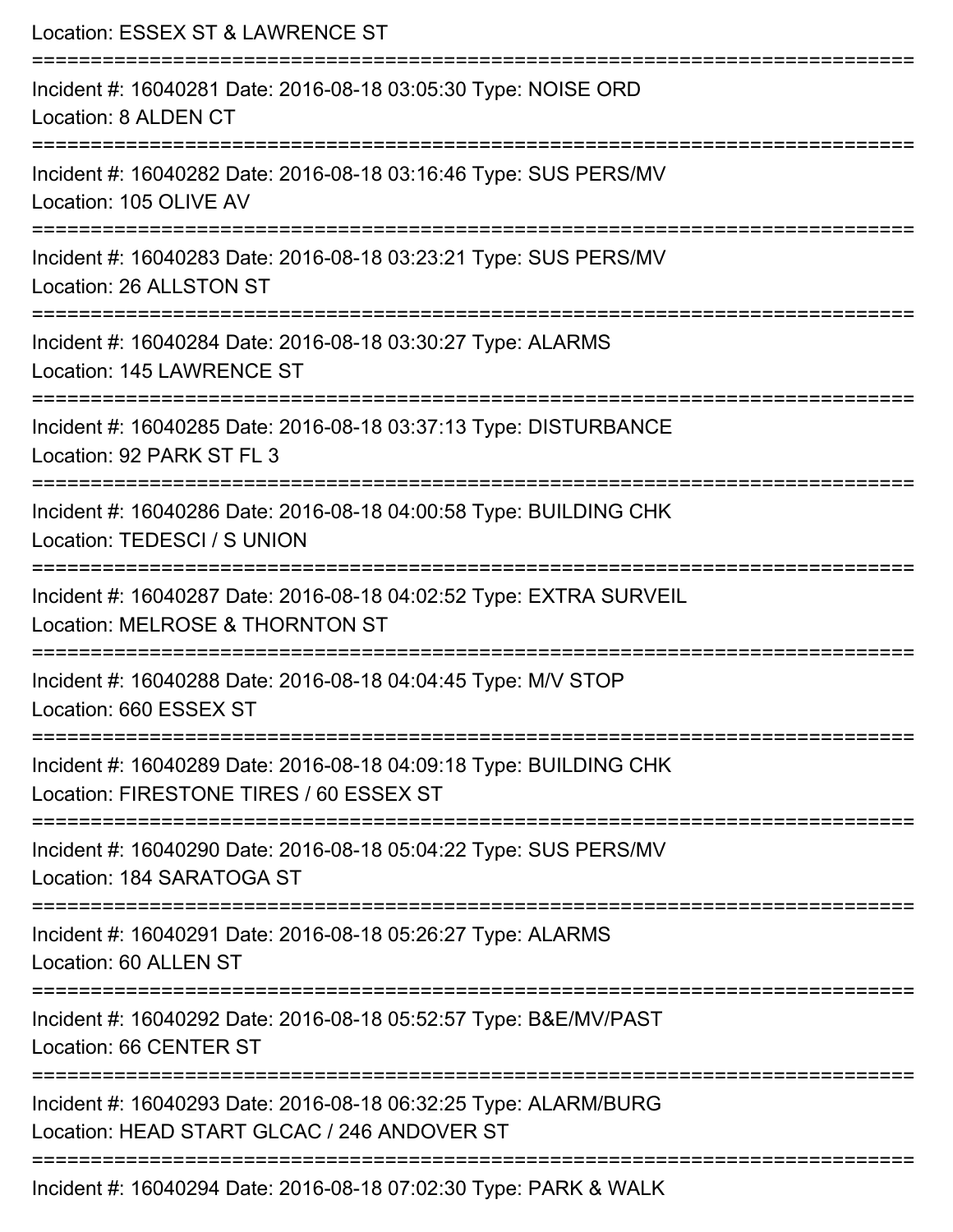| Incident #: 16040295 Date: 2016-08-18 07:05:37 Type: PRISONER CHK<br><b>Location: LOWELL</b>                                       |
|------------------------------------------------------------------------------------------------------------------------------------|
| Incident #: 16040296 Date: 2016-08-18 07:10:56 Type: ALARMS<br>Location: 101 AMESBURY ST FL 4                                      |
| Incident #: 16040297 Date: 2016-08-18 07:30:52 Type: M/V STOP<br><b>Location: MERRIMACK ST</b>                                     |
| Incident #: 16040298 Date: 2016-08-18 07:31:25 Type: M/V STOP<br>Location: BOAT RAMP / null                                        |
| Incident #: 16040299 Date: 2016-08-18 07:37:31 Type: GENERAL SERV<br>Location: 401 PROSPECT ST<br>================================ |
| Incident #: 16040300 Date: 2016-08-18 07:55:24 Type: CLOSE STREET<br>Location: HAMPSHIRE ST & MYRTLE ST                            |
| Incident #: 16040301 Date: 2016-08-18 07:59:03 Type: MAN DOWN<br>Location: 233 WINTHROP AV                                         |
| Incident #: 16040302 Date: 2016-08-18 08:24:50 Type: UNWANTEDGUEST<br>Location: 30 OSGOOD ST #2                                    |
| Incident #: 16040303 Date: 2016-08-18 08:32:25 Type: VIO CITY ORD<br>Location: 10 EMBANKMENT RD                                    |
| Incident #: 16040304 Date: 2016-08-18 08:36:27 Type: AUTO ACC/NO PI<br>Location: BOXFORD ST & PHILLIPS ST                          |
| Incident #: 16040305 Date: 2016-08-18 08:53:27 Type: TRESPASSING<br>Location: 220 MERRIMACK ST                                     |
| Incident #: 16040306 Date: 2016-08-18 09:23:46 Type: ALARM/BURG<br>Location: CRICKET WIRELESS / 205 BROADWAY                       |
| Incident #: 16040307 Date: 2016-08-18 09:58:01 Type: NOTIFICATION<br>Location: 237 JACKSON ST #APT10                               |
| Incident #: 16040308 Date: 2016-08-18 09:59:17 Type: PARK & WALK                                                                   |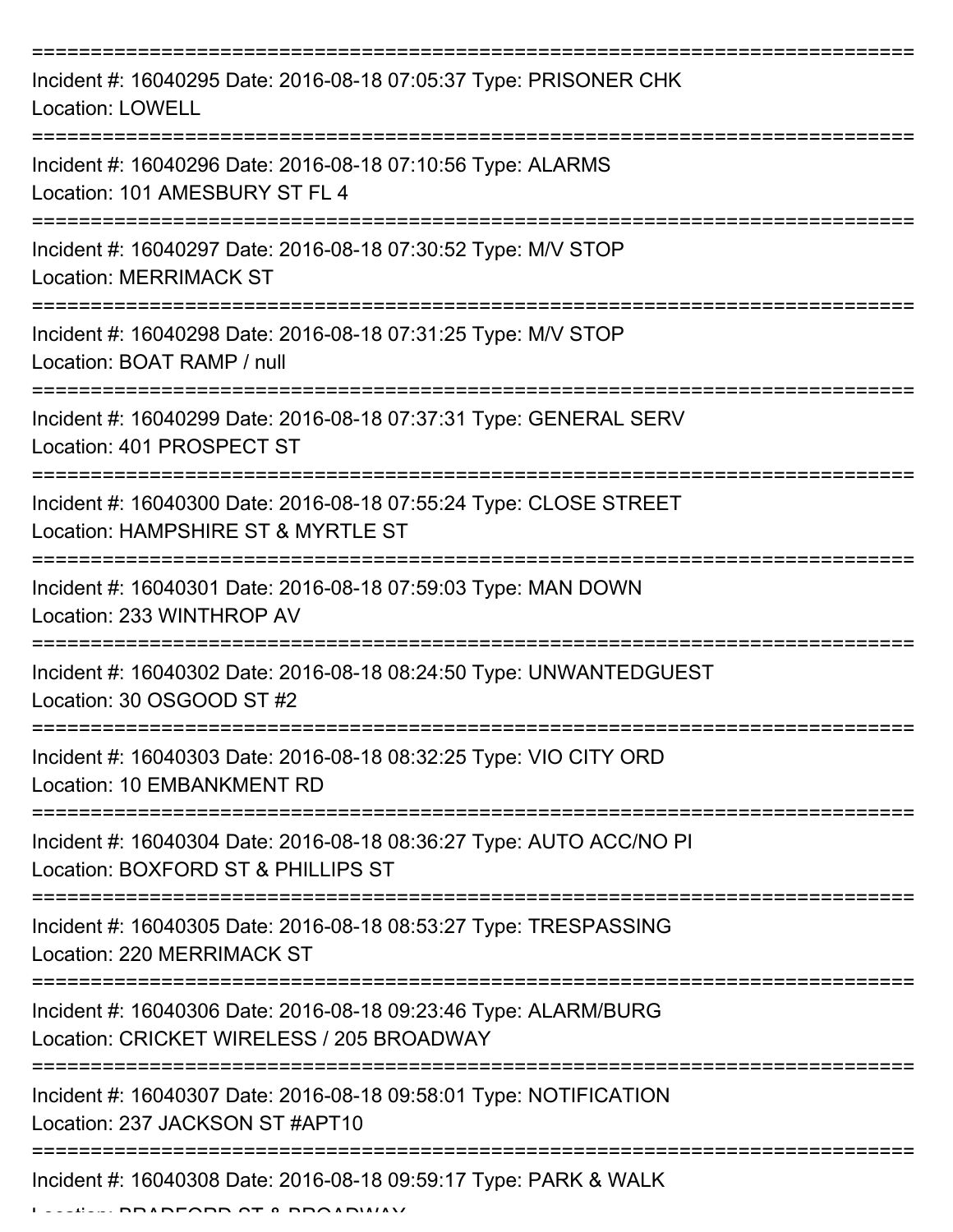| Incident #: 16040309 Date: 2016-08-18 10:00:03 Type: PARK & WALK<br>Location: MARKET ST & S UNION ST            |
|-----------------------------------------------------------------------------------------------------------------|
| Incident #: 16040310 Date: 2016-08-18 10:15:51 Type: M/V STOP<br>Location: 120 BROADWAY                         |
| Incident #: 16040311 Date: 2016-08-18 10:16:14 Type: ALARM/BURG<br>Location: SUSHI INAKA / 160 WINTHROP AV      |
| Incident #: 16040312 Date: 2016-08-18 10:29:03 Type: GENERAL SERV<br>Location: 22 HALLENAN AV                   |
| Incident #: 16040313 Date: 2016-08-18 10:33:48 Type: M/V STOP<br>Location: HAVERHILL ST & WHITE ST              |
| Incident #: 16040314 Date: 2016-08-18 10:52:16 Type: WARRANT SERVE<br>Location: 35 GILBERT ST                   |
| Incident #: 16040315 Date: 2016-08-18 10:55:38 Type: GENERAL SERV<br>Location: 10 PROSPECT CT                   |
| Incident #: 16040316 Date: 2016-08-18 11:00:04 Type: TOW OF M/V<br>Location: MCDONALDS / 599 ANDOVER ST         |
| Incident #: 16040317 Date: 2016-08-18 11:07:03 Type: SUS PERS/MV<br><b>Location: ALBION ST</b>                  |
| Incident #: 16040318 Date: 2016-08-18 11:08:09 Type: SPECIAL CHECK<br>Location: GEISLER STATE POOL / 50 HIGH ST |
| Incident #: 16040319 Date: 2016-08-18 11:09:22 Type: GENERAL SERV<br>Location: 12 MAURICE AV                    |
| Incident #: 16040320 Date: 2016-08-18 11:20:36 Type: MEDIC SUPPORT<br>Location: 8 SARGENT ST #APT1              |
| Incident #: 16040321 Date: 2016-08-18 11:21:00 Type: PARK & WALK<br>Location: MARKET ST & S UNION ST            |
| Incident #: 16040322 Date: 2016-08-18 11:24:58 Type: BUILDING CHK                                               |

Location: 9 11 HUDSON AV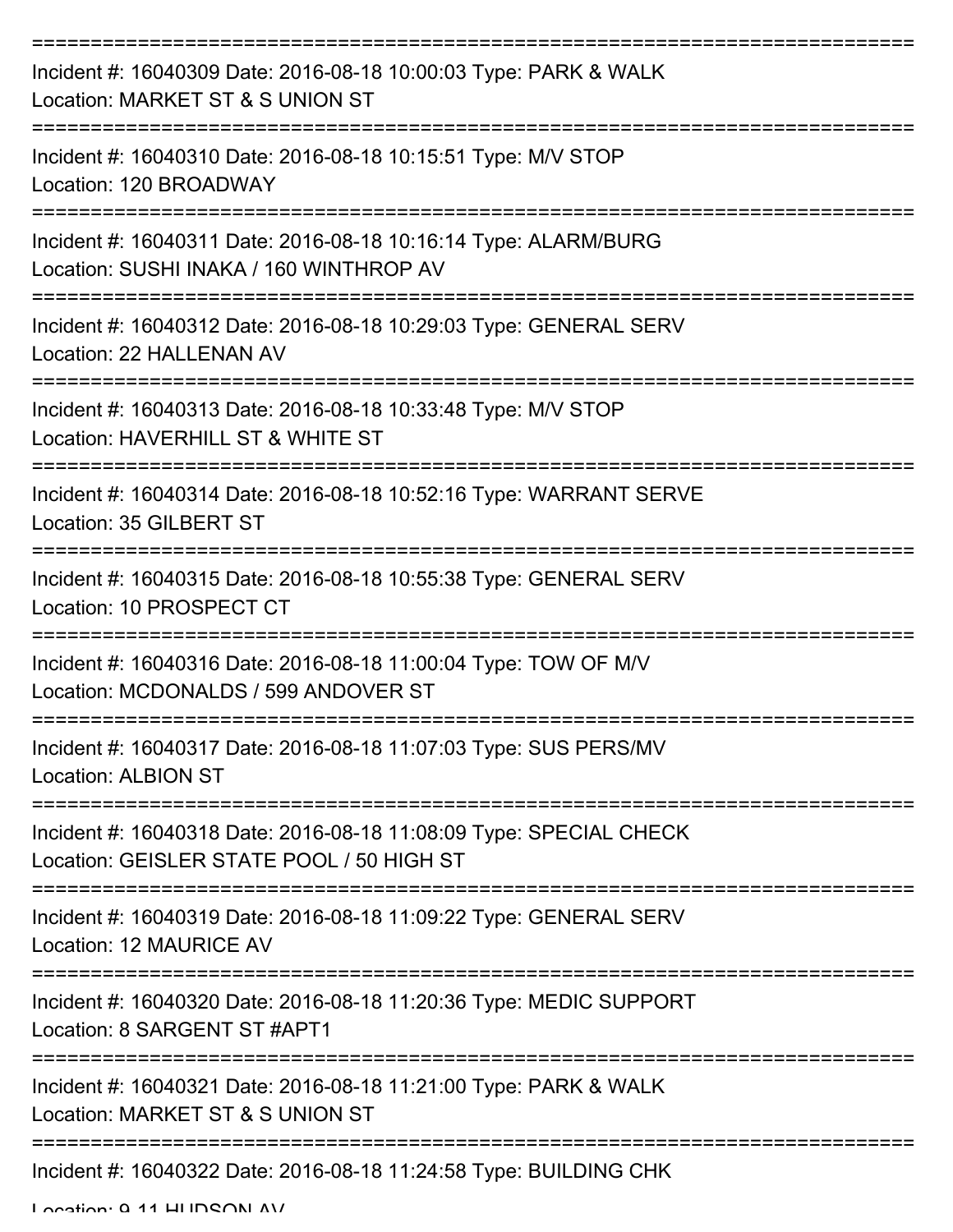| Incident #: 16040323 Date: 2016-08-18 11:26:51 Type: 209A/VIOLATION<br>Location: 286 BROADWAY            |
|----------------------------------------------------------------------------------------------------------|
| Incident #: 16040324 Date: 2016-08-18 11:34:30 Type: WARRANT SERVE<br>Location: 90 LOWELL ST             |
| Incident #: 16040325 Date: 2016-08-18 11:39:03 Type: SUS PERS/MV<br>Location: 26 LESLIE ST               |
| Incident #: 16040326 Date: 2016-08-18 11:39:51 Type: 209A/SERVE<br>Location: 112 ALLSTON ST              |
| Incident #: 16040327 Date: 2016-08-18 11:49:17 Type: 209A/SERVE<br>Location: 169 HAVERHILL ST #4         |
| Incident #: 16040328 Date: 2016-08-18 12:02:18 Type: M/V STOP<br>Location: S UNION ST & SALEM ST         |
| Incident #: 16040329 Date: 2016-08-18 12:05:04 Type: M/V STOP<br>Location: COMMON ST & LAWRENCE ST       |
| Incident #: 16040330 Date: 2016-08-18 12:16:39 Type: EXTRA SURVEIL<br>Location: 3 FLORAL ST              |
| Incident #: 16040331 Date: 2016-08-18 12:19:49 Type: DRUG VIO<br>Location: FERRY ST & MARSTON ST         |
| Incident #: 16040332 Date: 2016-08-18 12:21:22 Type: M/V STOP<br>Location: 35 EVERETT ST                 |
| Incident #: 16040333 Date: 2016-08-18 12:45:16 Type: SUS PERS/MV<br>Location: ERVING AV & WALNUT ST      |
| Incident #: 16040334 Date: 2016-08-18 12:48:04 Type: GENERAL SERV<br>Location: 18 FRANKLIN ST            |
| Incident #: 16040336 Date: 2016-08-18 12:50:10 Type: SUICIDE ATTEMPT<br>Location: LAWRENCE ST & MAPLE ST |
| Incident #: 16040335 Date: 2016-08-18 12:50:38 Type: 209A/SERVE                                          |

Location: 231 WATER ST #35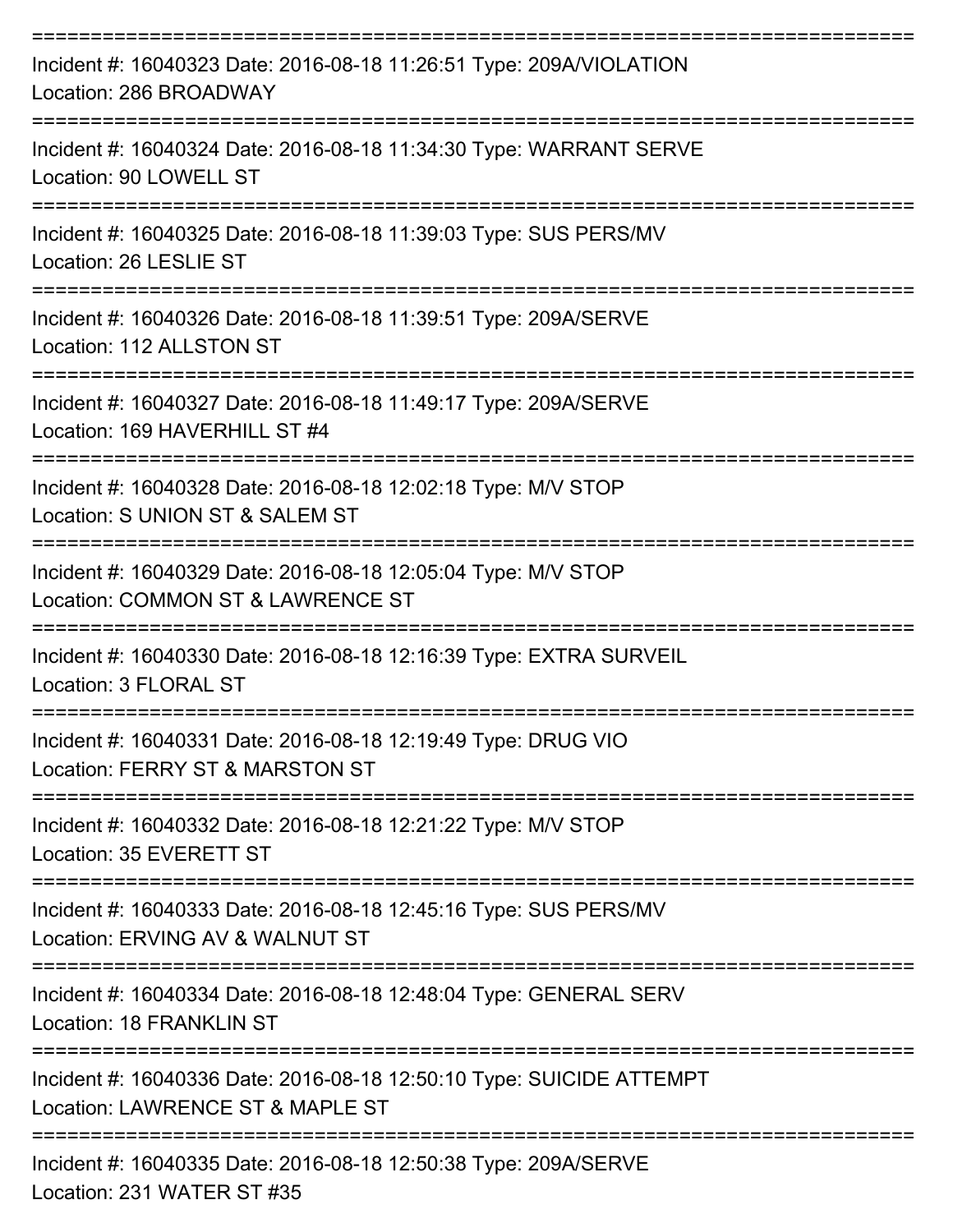| Incident #: 16040337 Date: 2016-08-18 13:00:33 Type: SUS PERS/MV<br><b>Location: CARRUTHERS PL</b>                                |
|-----------------------------------------------------------------------------------------------------------------------------------|
| ====================================<br>Incident #: 16040338 Date: 2016-08-18 13:01:53 Type: INVEST CONT<br>Location: 35 OLIVE AV |
| -------------------<br>Incident #: 16040339 Date: 2016-08-18 13:03:44 Type: DISTURBANCE<br>Location: 25 PLEASANT PL               |
| Incident #: 16040340 Date: 2016-08-18 13:14:09 Type: THREATS<br>Location: 74 WALNUT ST                                            |
| Incident #: 16040341 Date: 2016-08-18 13:19:09 Type: AUTO ACC/NO PI<br>Location: 201 HAVERHILL ST                                 |
| Incident #: 16040342 Date: 2016-08-18 13:21:23 Type: M/V STOP<br>Location: MANCHESTER & MAY                                       |
| Incident #: 16040343 Date: 2016-08-18 13:41:30 Type: MEDIC SUPPORT<br>Location: 45 SULLIVAN AV                                    |
| Incident #: 16040344 Date: 2016-08-18 13:49:33 Type: ALARM/BURG<br>Location: DUNKIN RESD / 7 CUTLER ST                            |
| Incident #: 16040345 Date: 2016-08-18 13:49:54 Type: TRESPASSING<br>Location: WALGREENS / 135 BROADWAY                            |
| Incident #: 16040346 Date: 2016-08-18 13:51:28 Type: M/V STOP<br>Location: BROADWAY & LOWELL ST                                   |
| Incident #: 16040347 Date: 2016-08-18 13:56:03 Type: M/V STOP<br>Location: BROADWAY & LOWELL ST                                   |
| --------------------<br>Incident #: 16040350 Date: 2016-08-18 13:58:29 Type: MEDIC SUPPORT<br>Location: 34 MILTON ST              |
| Incident #: 16040348 Date: 2016-08-18 13:58:50 Type: M/V STOP<br>Location: BROADWAY & LOWELL ST                                   |
| Incident #: 16040349 Date: 2016-08-18 13:59:28 Type: M/V STOP<br>Location: BROADWAY & LOWELL ST                                   |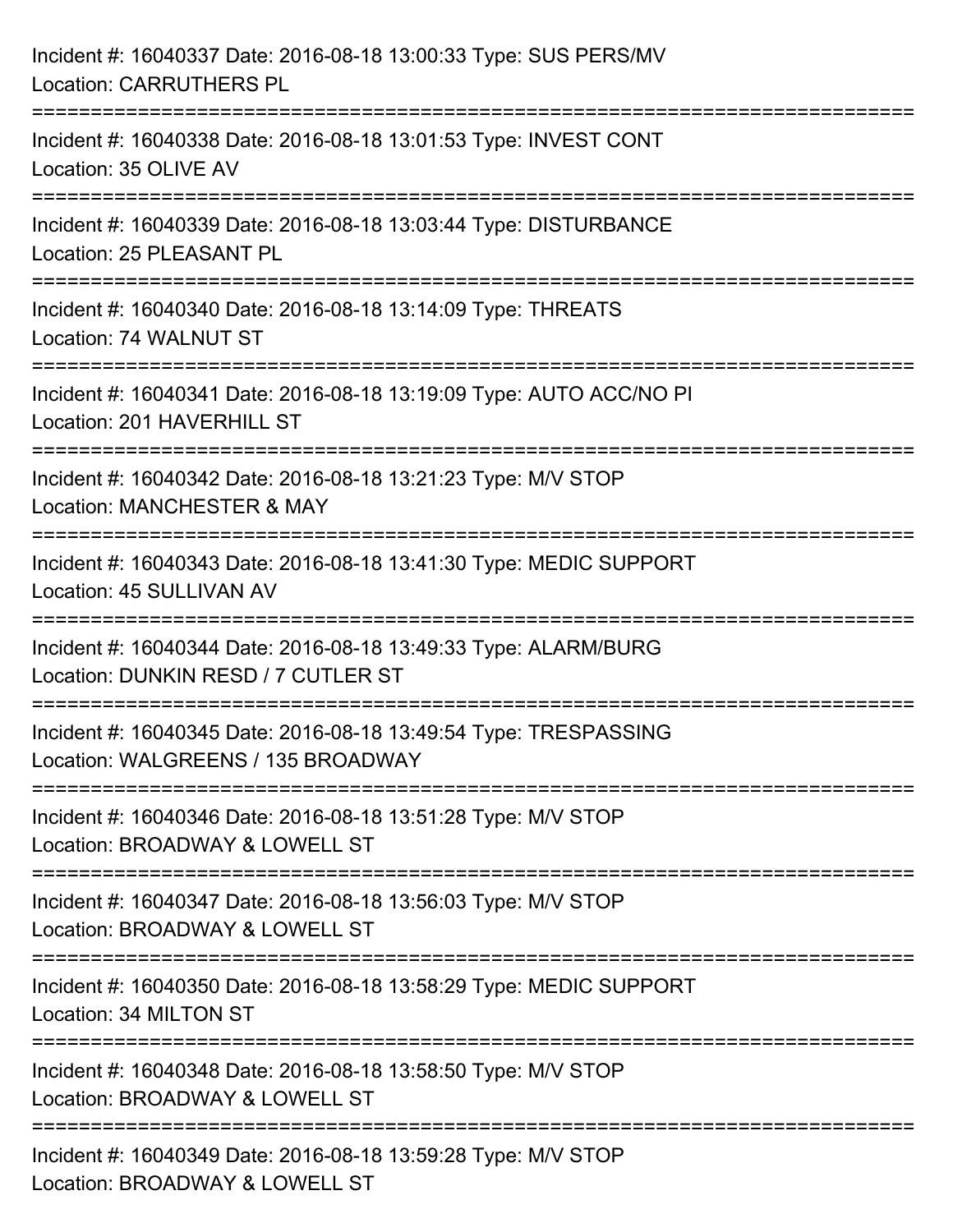| Incident #: 16040351 Date: 2016-08-18 14:00:04 Type: MAN DOWN<br>Location: MCDONALDS / 50 BROADWAY                            |
|-------------------------------------------------------------------------------------------------------------------------------|
| Incident #: 16040352 Date: 2016-08-18 14:04:58 Type: NEIGHBOR PROB<br>Location: 187 ARLINGTON ST FL 3RD                       |
| Incident #: 16040353 Date: 2016-08-18 14:07:38 Type: M/V STOP<br><b>Location: MARSTON ST</b>                                  |
| Incident #: 16040354 Date: 2016-08-18 14:08:04 Type: MAL DAMAGE<br>Location: 7 ACTON ST                                       |
| Incident #: 16040355 Date: 2016-08-18 14:12:33 Type: 209A/SERVE<br>Location: 63 OSGOOD ST                                     |
| Incident #: 16040356 Date: 2016-08-18 14:13:18 Type: ANIMAL COMPL<br>Location: LAWRENCE GENERAL HOSPITAL / 1 GENERAL ST       |
| Incident #: 16040357 Date: 2016-08-18 14:14:53 Type: M/V STOP<br>Location: HAVERHILL ST & LAWRENCE ST                         |
| Incident #: 16040358 Date: 2016-08-18 14:31:11 Type: SUS PERS/MV<br>Location: CANAL ST & MILL ST                              |
| Incident #: 16040359 Date: 2016-08-18 14:38:29 Type: M/V STOP<br>Location: CAMBRIDGE ST & WINTHROP AV                         |
| Incident #: 16040360 Date: 2016-08-18 14:46:11 Type: M/V STOP<br>Location: 107 ABBOTT ST                                      |
| Incident #: 16040361 Date: 2016-08-18 14:46:25 Type: M/V STOP<br>Location: COMMON ST & LAWRENCE ST<br>:====================== |
| Incident #: 16040362 Date: 2016-08-18 14:53:57 Type: SUICIDE ATTEMPT<br><b>Location: 56 LEXINGTON ST</b>                      |
| Incident #: 16040363 Date: 2016-08-18 14:57:03 Type: AUTO ACC/NO PI<br>Location: BROADWAY & WATER ST                          |
| Incident #: 16040364 Date: 2016-08-18 15:09:46 Type: M/V STOP<br>Location: MASON ST & WATER ST                                |

===========================================================================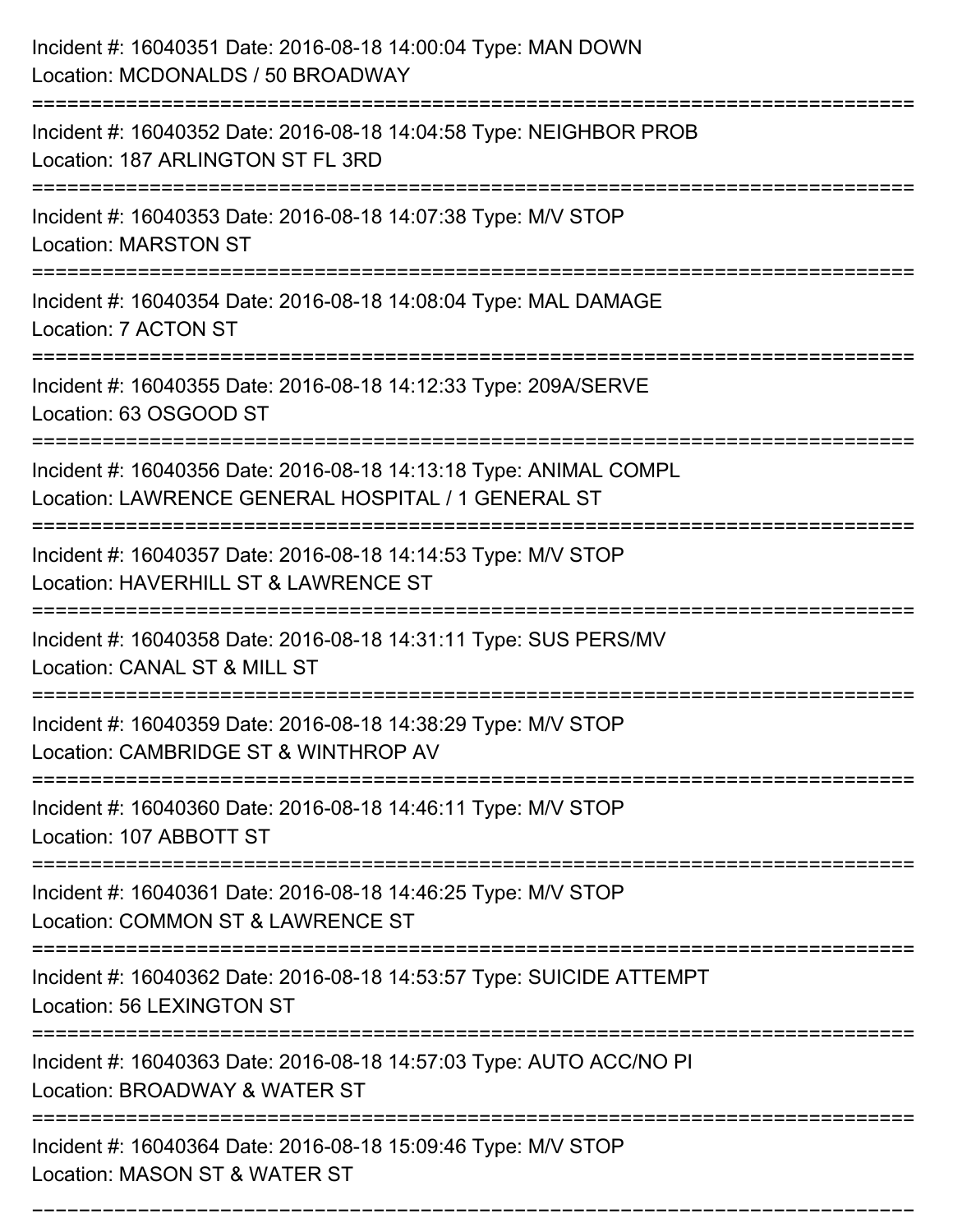| Incident #: 16040365 Date: 2016-08-18 15:11:12 Type: INVESTIGATION<br>Location: 104 THORNTON ST                    |
|--------------------------------------------------------------------------------------------------------------------|
| Incident #: 16040366 Date: 2016-08-18 15:13:29 Type: MAL DAMAGE<br>Location: 84 OXFORD ST                          |
| Incident #: 16040368 Date: 2016-08-18 15:16:00 Type: NOTIFICATION<br>Location: 162 ABBOTT ST FL 2ND                |
| Incident #: 16040367 Date: 2016-08-18 15:16:36 Type: DRUG VIO<br>Location: BROADWAY                                |
| Incident #: 16040369 Date: 2016-08-18 15:26:36 Type: DOMESTIC/PROG<br>Location: 356 JACKSON ST FL 1STFL            |
| Incident #: 16040370 Date: 2016-08-18 15:33:54 Type: LOCKOUT<br>Location: 200 HIGH ST                              |
| Incident #: 16040371 Date: 2016-08-18 15:38:17 Type: THREATS<br>Location: THE PSYCHOLOGICAL CENTER / 482 LOWELL ST |
| Incident #: 16040372 Date: 2016-08-18 15:41:05 Type: SPECIAL CHECK<br>Location: FRANKLIN ST & TREMONT ST           |
| Incident #: 16040373 Date: 2016-08-18 15:43:21 Type: FIGHT<br>Location: SUMMER ST & UNION ST                       |
| Incident #: 16040374 Date: 2016-08-18 15:56:36 Type: ALARM/BURG<br>Location: DUNKIN RESD / 7 CUTLER ST             |
| Incident #: 16040376 Date: 2016-08-18 15:59:52 Type: TEST QED<br>Location: 90 LOWELL ST                            |
| Incident #: 16040375 Date: 2016-08-18 15:59:54 Type: M/V STOP<br>Location: 81 HAVERHILL ST                         |
| Incident #: 16040377 Date: 2016-08-18 16:34:24 Type: M/V STOP<br>Location: BROADWAY & LOWELL ST                    |
| Incident #: 16040378 Date: 2016-08-18 16:37:59 Type: INVEST CONT<br>Location: 200 PROSPECT ST                      |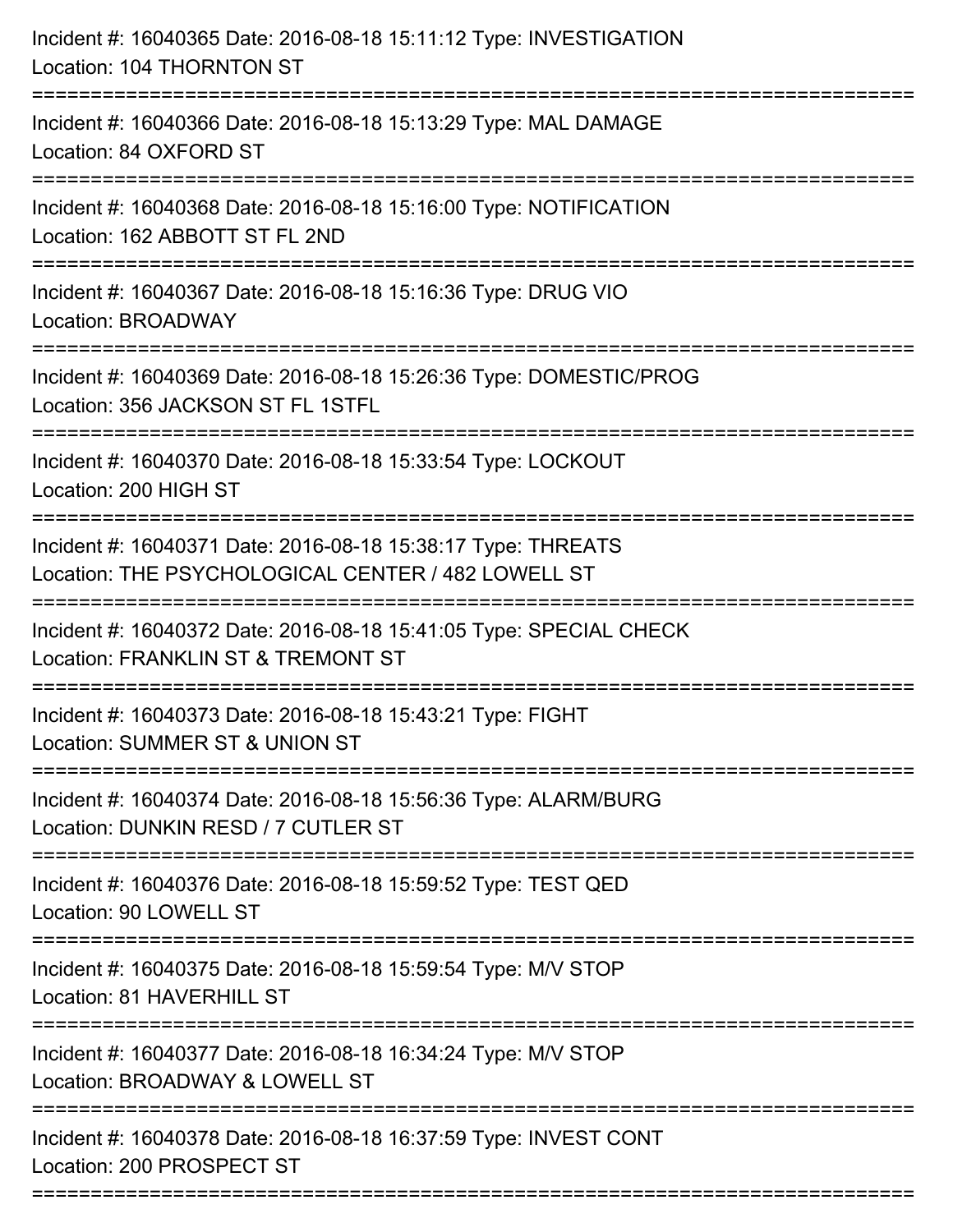Location: SHOWCASE CINEMA / 141 WINTHROP AV =========================================================================== Incident #: 16040380 Date: 2016-08-18 16:42:43 Type: KEEP PEACE Location: DENTAL OFFICE / 700 ESSEX ST =========================================================================== Incident #: 16040381 Date: 2016-08-18 16:45:08 Type: AUTO ACC/NO PI Location: 581 ANDOVER ST =========================================================================== Incident #: 16040382 Date: 2016-08-18 16:47:14 Type: AUTO ACC/NO PI Location: 68 MELVIN ST =========================================================================== Incident #: 16040383 Date: 2016-08-18 16:52:22 Type: SUS PERS/MV Location: 101 GREENWOOD ST =========================================================================== Incident #: 16040384 Date: 2016-08-18 17:21:02 Type: SHOPLIFTING Location: 140 WATER ST =========================================================================== Incident #: 16040385 Date: 2016-08-18 17:22:12 Type: CHILD ABUSE Location: 35 MORTON ST =========================================================================== Incident #: 16040386 Date: 2016-08-18 17:29:40 Type: M/V STOP Location: 121 ESSEX ST =========================================================================== Incident #: 16040387 Date: 2016-08-18 17:36:30 Type: DRUG VIO Location: BRUCE SCHOOL ANNEX / 483 LOWELL ST =========================================================================== Incident #: 16040388 Date: 2016-08-18 17:40:37 Type: MEDIC SUPPORT Location: 660 HAVERHILL ST #1 FL 1 =========================================================================== Incident #: 16040389 Date: 2016-08-18 17:42:16 Type: AUTO ACC/NO PI Location: 285 LOWELL ST =========================================================================== Incident #: 16040390 Date: 2016-08-18 17:44:07 Type: UNWANTEDGUEST Location: 77 S UNION ST =========================================================================== Incident #: 16040391 Date: 2016-08-18 17:53:50 Type: MEDIC SUPPORT Location: SOUTH LAWRENCE EAST SCHOOL / 165 CRAWFORD ST =========================================================================== Incident #: 16040392 Date: 2016-08-18 18:01:25 Type: LOST PROPERTY Location: 417 HIGH ST ===========================================================================

Incident #: 16040393 Date: 2016 08 18:05:20 Type: Microsoft.com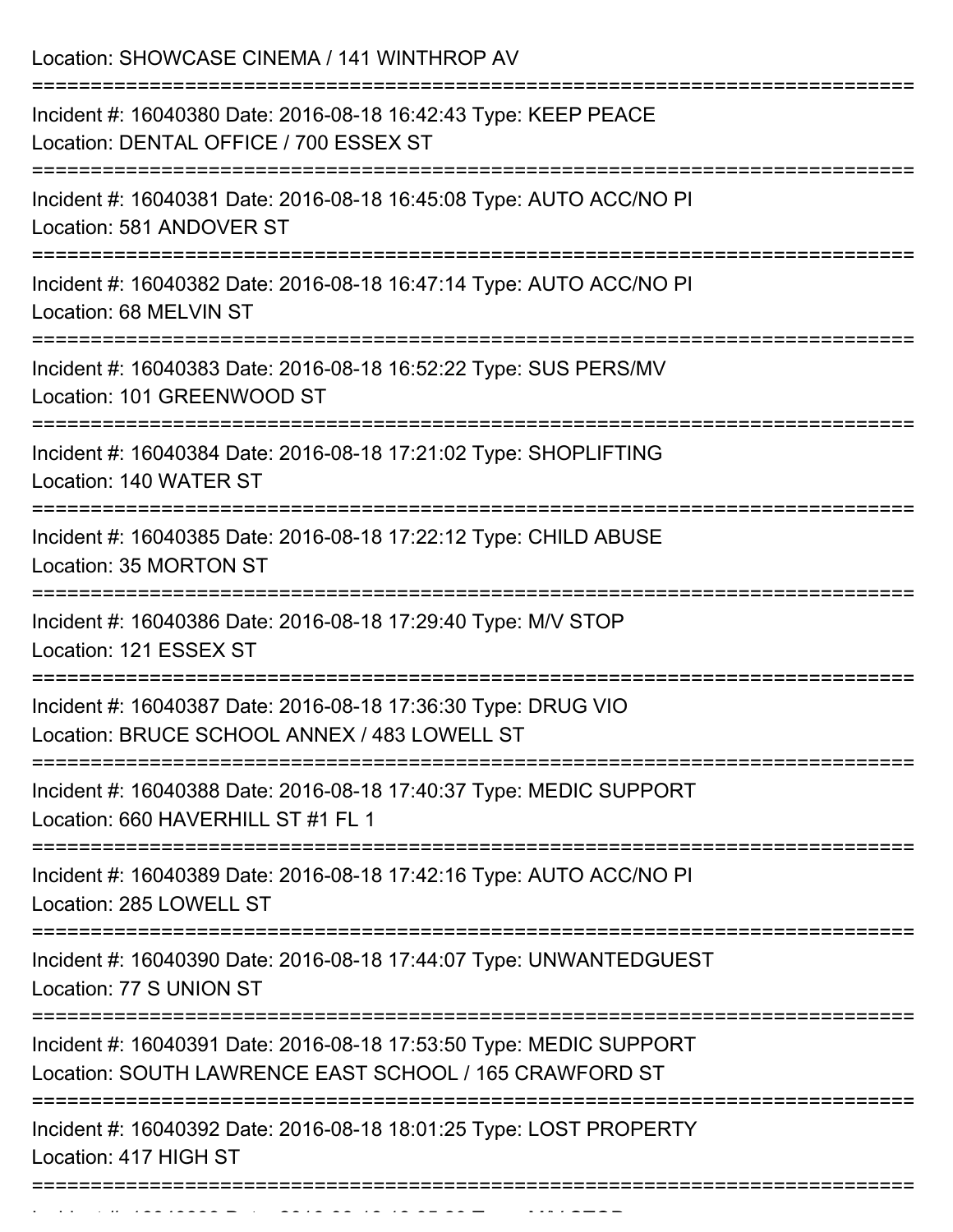Location: BROADWAY & LOWELL ST =========================================================================== Incident #: 16040394 Date: 2016-08-18 18:08:09 Type: M/V STOP Location: BROADWAY & LOWELL ST =========================================================================== Incident #: 16040396 Date: 2016-08-18 18:09:02 Type: HARASSMENT Location: 244 BROADWAY =========================================================================== Incident #: 16040395 Date: 2016-08-18 18:09:12 Type: M/V STOP Location: BROADWAY & LOWELL ST =========================================================================== Incident #: 16040397 Date: 2016-08-18 18:10:51 Type: M/V STOP Location: BROADWAY & LOWELL ST =========================================================================== Incident #: 16040398 Date: 2016-08-18 18:11:52 Type: AUTO ACC/NO PI Location: 139 WATER ST =========================================================================== Incident #: 16040399 Date: 2016-08-18 18:12:10 Type: M/V STOP Location: BROADWAY & LOWELL ST =========================================================================== Incident #: 16040400 Date: 2016-08-18 18:16:20 Type: M/V STOP Location: BROADWAY & LOWELL ST =========================================================================== Incident #: 16040401 Date: 2016-08-18 18:17:35 Type: M/V STOP Location: BROADWAY & LOWELL ST =========================================================================== Incident #: 16040402 Date: 2016-08-18 18:19:50 Type: M/V STOP Location: BROADWAY & LOWELL ST =========================================================================== Incident #: 16040404 Date: 2016-08-18 18:20:44 Type: M/V STOP Location: CARVER ST & SALEM ST =========================================================================== Incident #: 16040403 Date: 2016-08-18 18:20:48 Type: M/V STOP Location: BROADWAY & LOWELL ST =========================================================================== Incident #: 16040405 Date: 2016-08-18 18:21:53 Type: M/V STOP Location: BROADWAY & LOWELL ST =========================================================================== Incident #: 16040406 Date: 2016-08-18 18:24:39 Type: MEDIC SUPPORT Location: 152 BUTLER ST

=============================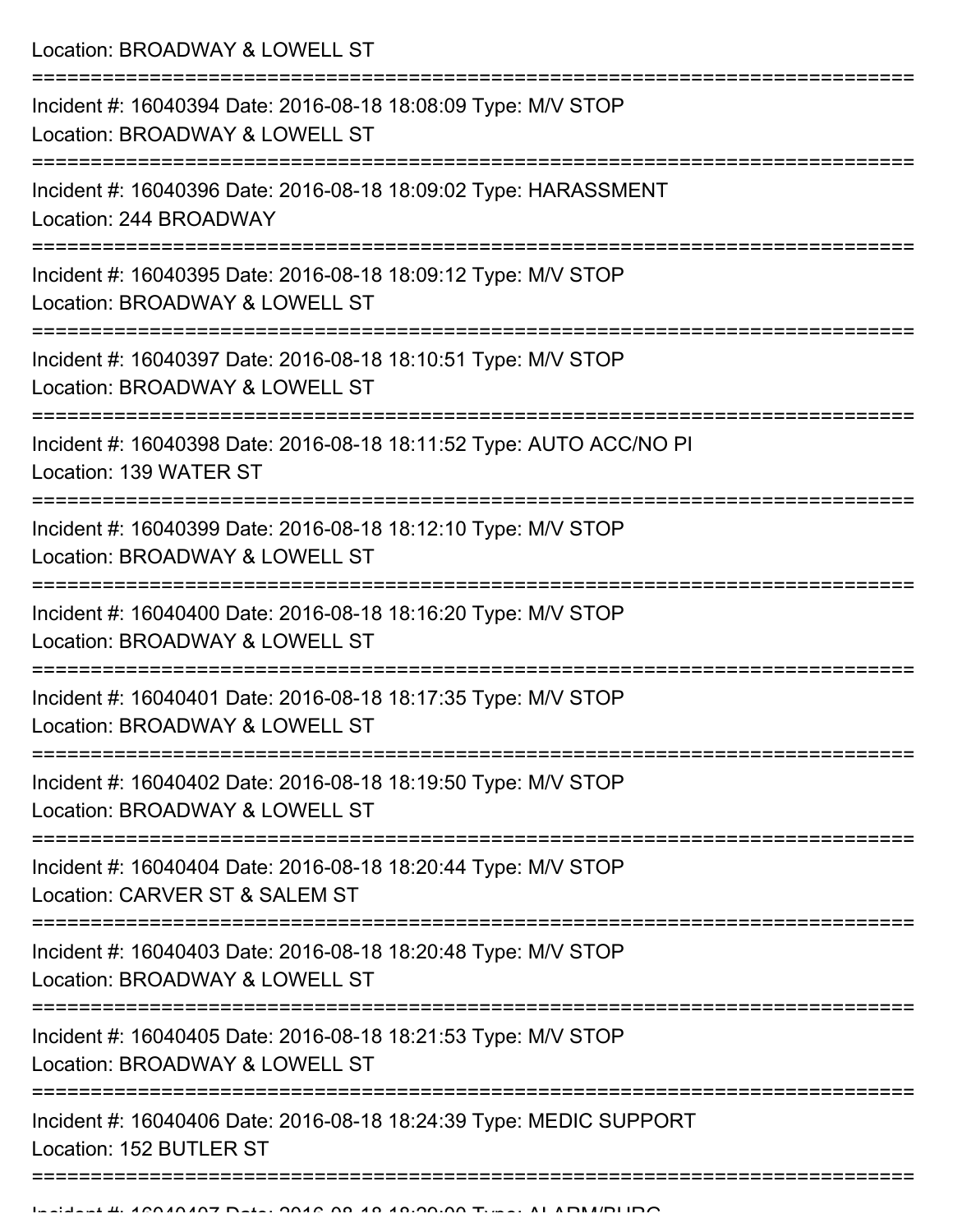| Location: HAFFNER'S CORPORATE OFFICE / 2 INTERNATIONAL WY                                                                     |
|-------------------------------------------------------------------------------------------------------------------------------|
| Incident #: 16040408 Date: 2016-08-18 18:33:02 Type: SHOTS FIRED<br>Location: 18 HANCOCK ST                                   |
| Incident #: 16040409 Date: 2016-08-18 18:33:24 Type: SHOTS FIRED<br>Location: 16 HANCOCK ST                                   |
| Incident #: 16040410 Date: 2016-08-18 18:33:40 Type: LARCENY/PAST<br><b>Location: SPRUCE ST</b>                               |
| Incident #: 16040411 Date: 2016-08-18 18:48:14 Type: GENERAL SERV<br>Location: 244 BROADWAY                                   |
| Incident #: 16040412 Date: 2016-08-18 18:58:28 Type: GENERAL SERV<br><b>Location: JORDAN ST</b>                               |
| Incident #: 16040414 Date: 2016-08-18 19:08:08 Type: SUS PERS/MV<br>Location: 8 JORDAN AV                                     |
| Incident #: 16040413 Date: 2016-08-18 19:09:31 Type: M/V STOP<br>Location: JORDAN ST & WATER ST                               |
| Incident #: 16040415 Date: 2016-08-18 19:13:27 Type: GENERAL SERV<br>Location: RAILROAD ST & ANDOVER, MA #336                 |
| Incident #: 16040416 Date: 2016-08-18 19:28:34 Type: M/V STOP<br>Location: THORNTON AV & WATER ST                             |
| Incident #: 16040417 Date: 2016-08-18 19:45:40 Type: HARASSMENT<br>Location: 154 EXCHANGE ST FL 1                             |
| ====================================<br>Incident #: 16040418 Date: 2016-08-18 19:54:05 Type: FRAUD<br>Location: 7 FERGUSON ST |
| Incident #: 16040419 Date: 2016-08-18 19:54:40 Type: DISTURBANCE<br>Location: FARLEY ST & S BROADWAY                          |
| Incident #: 16040420 Date: 2016-08-18 20:02:56 Type: STALKING<br>Location: 208 SARATOGA ST                                    |
| $A = 14.40101010104$                                                                                                          |

Incident #: 16040421 Date: 2016-08-18 20:05:20 Type: TOW OF M/V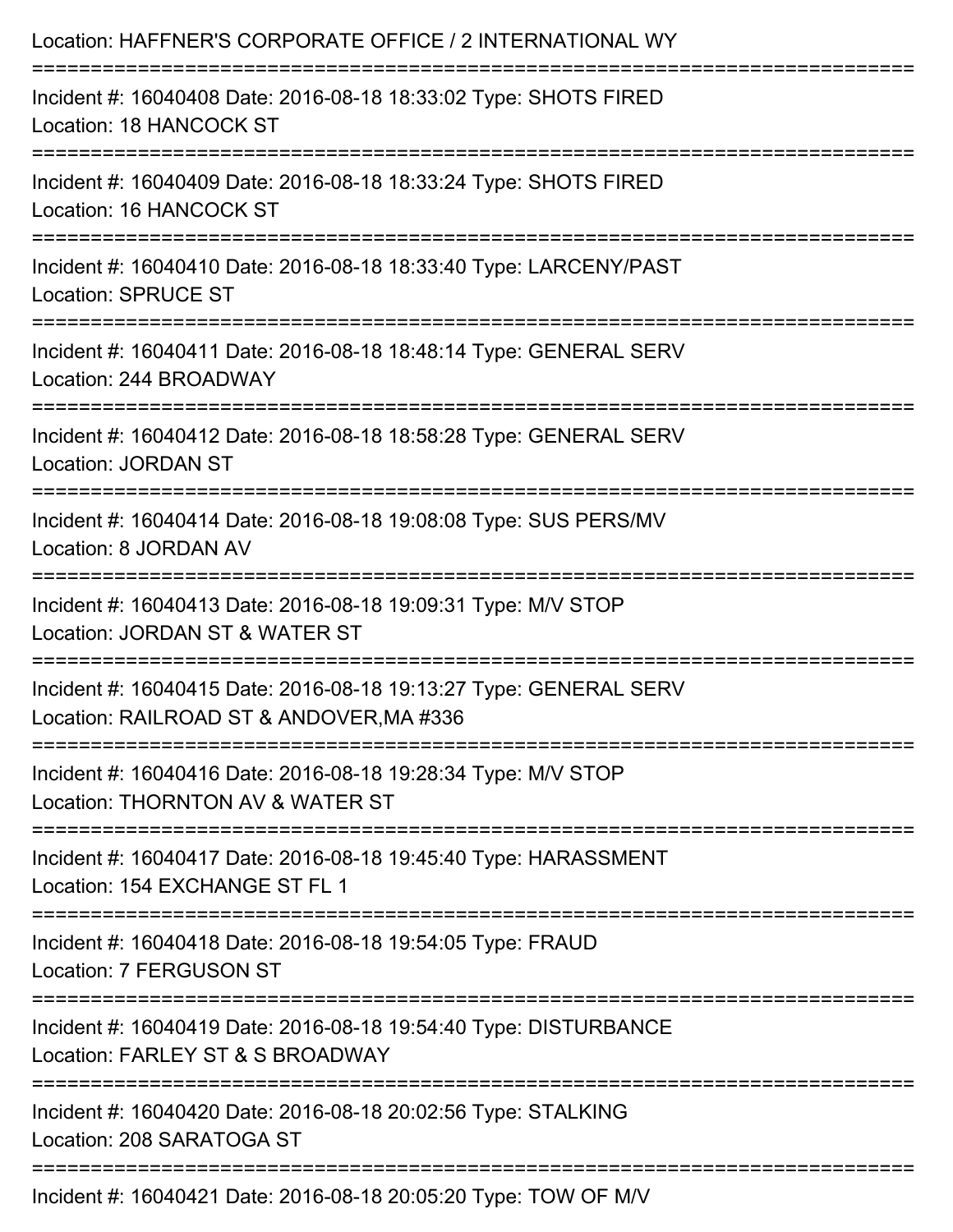| Incident #: 16040422 Date: 2016-08-18 20:08:10 Type: ALARMS<br>Location: 400 HAVERHILL ST                                               |
|-----------------------------------------------------------------------------------------------------------------------------------------|
| Incident #: 16040423 Date: 2016-08-18 20:25:14 Type: INVEST CONT<br>Location: 33 BROADWAY                                               |
| Incident #: 16040424 Date: 2016-08-18 20:30:04 Type: DRUG VIO<br><b>Location: GREEN ST</b>                                              |
| Incident #: 16040425 Date: 2016-08-18 20:45:32 Type: DISORDERLY<br>Location: 10 COURT ST                                                |
| Incident #: 16040426 Date: 2016-08-18 21:06:09 Type: ALARM/HOLD<br>Location: 61 BRADFORD ST #6<br>:==================================== |
| Incident #: 16040427 Date: 2016-08-18 21:15:06 Type: WOMAN DOWN<br>Location: FARRAH FUNERAL HOME / 170 LAWRENCE ST                      |
| Incident #: 16040428 Date: 2016-08-18 21:29:19 Type: NOISE ORD<br>Location: 14 LEA ST                                                   |
| Incident #: 16040429 Date: 2016-08-18 21:43:23 Type: NOISE ORD<br>Location: 14 LEA ST                                                   |
| Incident #: 16040430 Date: 2016-08-18 22:24:03 Type: SUS PERS/MV<br>Location: 94 RAILROAD ST                                            |
| Incident #: 16040431 Date: 2016-08-18 22:31:04 Type: MAN DOWN<br>Location: LAFAYETTE AV & S BROADWAY                                    |
| Incident #: 16040432 Date: 2016-08-18 22:37:06 Type: DISTURBANCE<br>Location: DISCOUNT LIQUORS / 103 BROADWAY                           |
| Incident #: 16040433 Date: 2016-08-18 23:12:41 Type: M/V STOP<br>Location: BAILEY ST & S UNION ST                                       |
| Incident #: 16040434 Date: 2016-08-18 23:26:50 Type: DISTURBANCE<br>Location: 10 MASON ST                                               |
| Incident #: 16040435 Date: 2016-08-18 23:33:06 Type: NOISE ORD                                                                          |